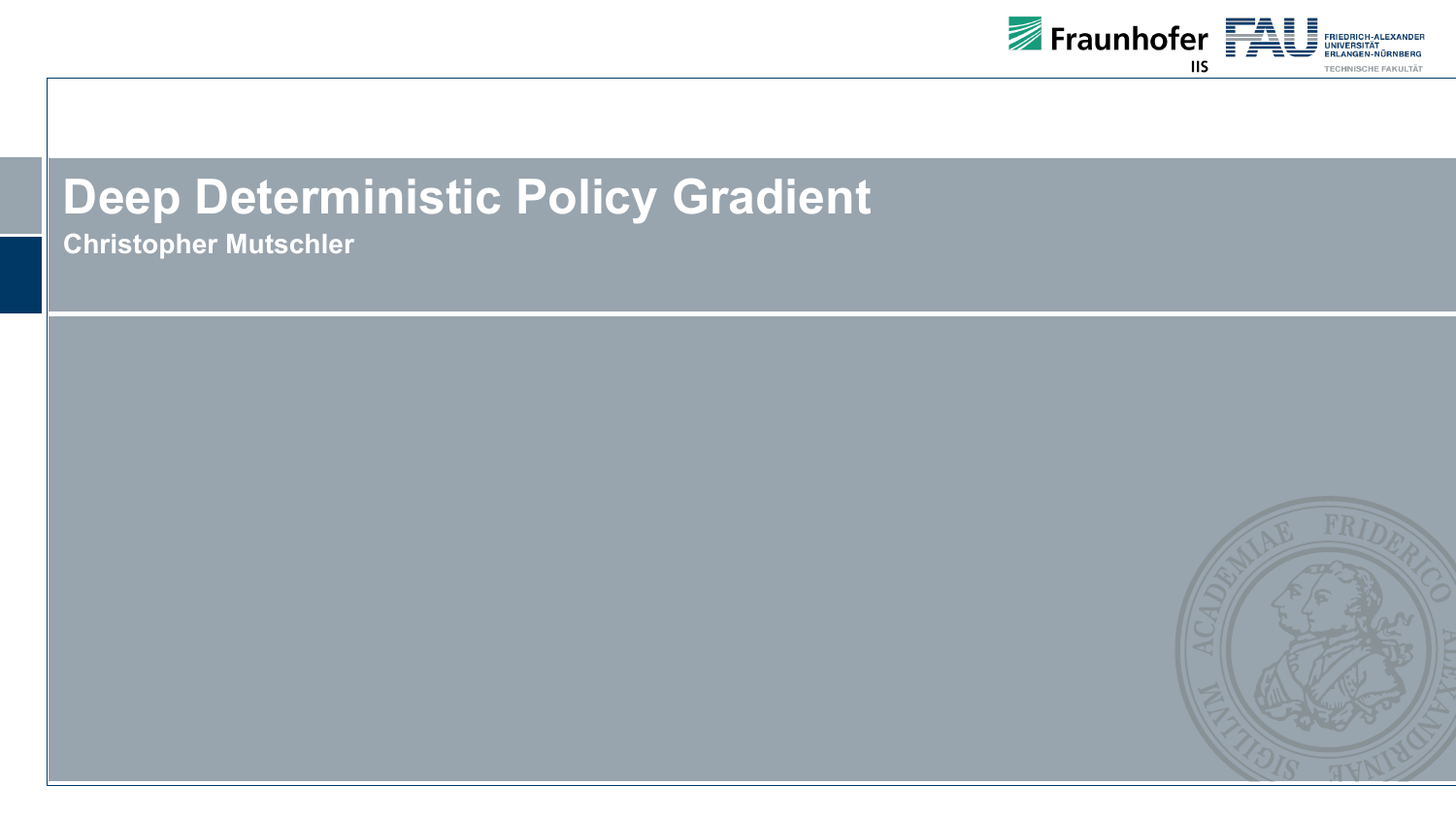

### **Question: can we also use ideas from value-based RL for continuous action spaces?**

- Why can't we use Q-Learning and DQNs?
- $→$  **Not so easily!**

### **But what was the original problem with Q-Learning?**

- Q-Learning and variants (including DQNs) do not work with continuous actions
- Why is that? Remember:
	- We calculated the targets  $r_t + \gamma \cdot \max_{a' \in \mathcal{A}} \hat{Q}(s', a'; \theta_{i-1})$  by a single pass through the network
	- Our network was "static" and had  $|\mathcal{A}|$  outputs
- Evaluating a continuous action space requires an exhaustive search over the available actions (and this becomes highly non-trivial!)1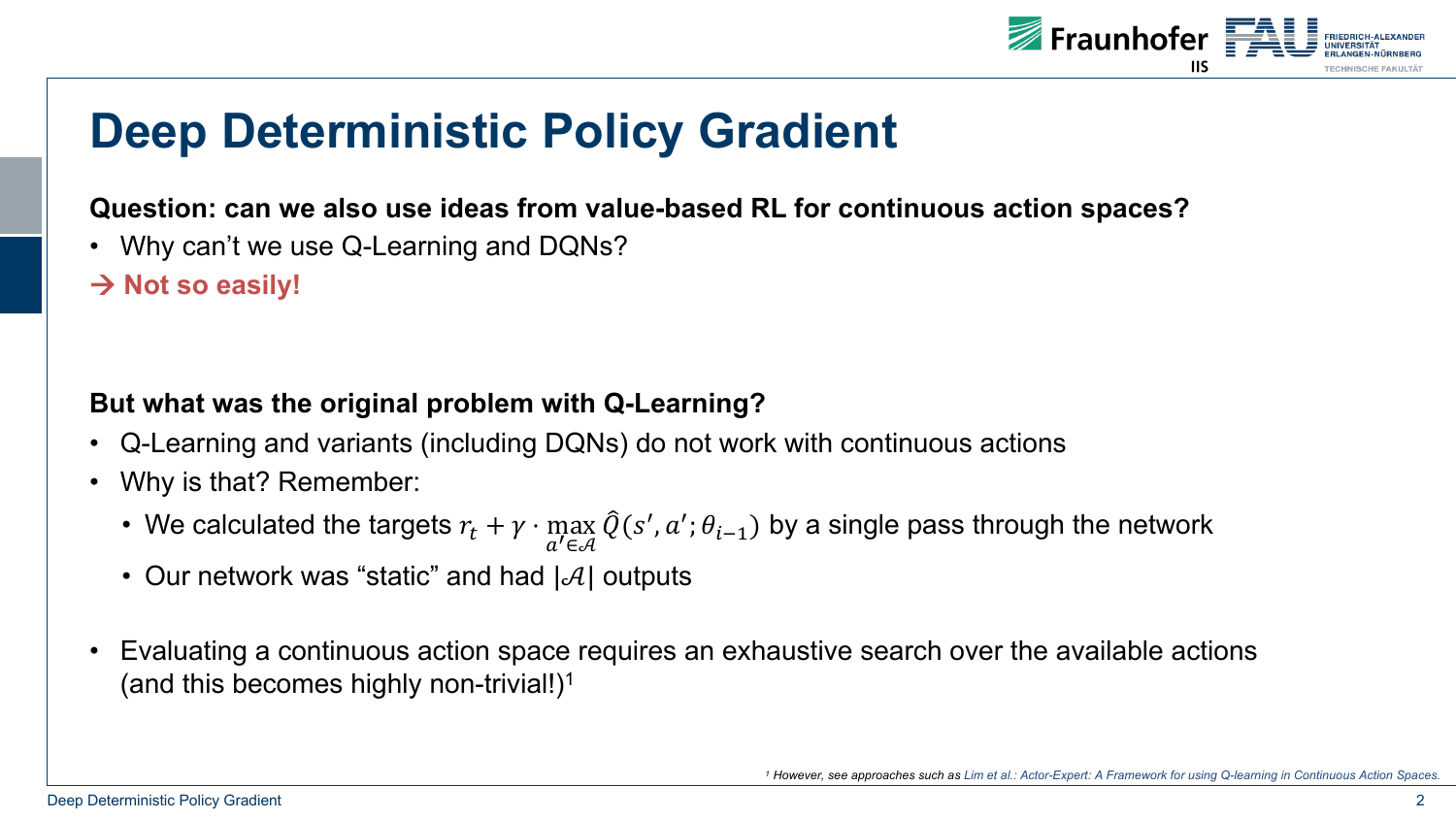

- DDPG learns a Q-function and a policy
	- Off-policy data + Bellman equation to learn Q-function
	- Make use of the Q-function to learn the policy
- The intuition relies on Q-learning:
	- If you know  $Q^*(s, a)$  then in each state the optimal action  $a^*(s)$  can be *simply* found by

 $a^*(s) = \arg \max$  $\overline{a}$  $Q^*(s, a)$ 

• DDPG jointly learns approximations to  $Q^*(s, a)$  and  $a^*(s)$ 

…and specifically adapts this for continuous action spaces!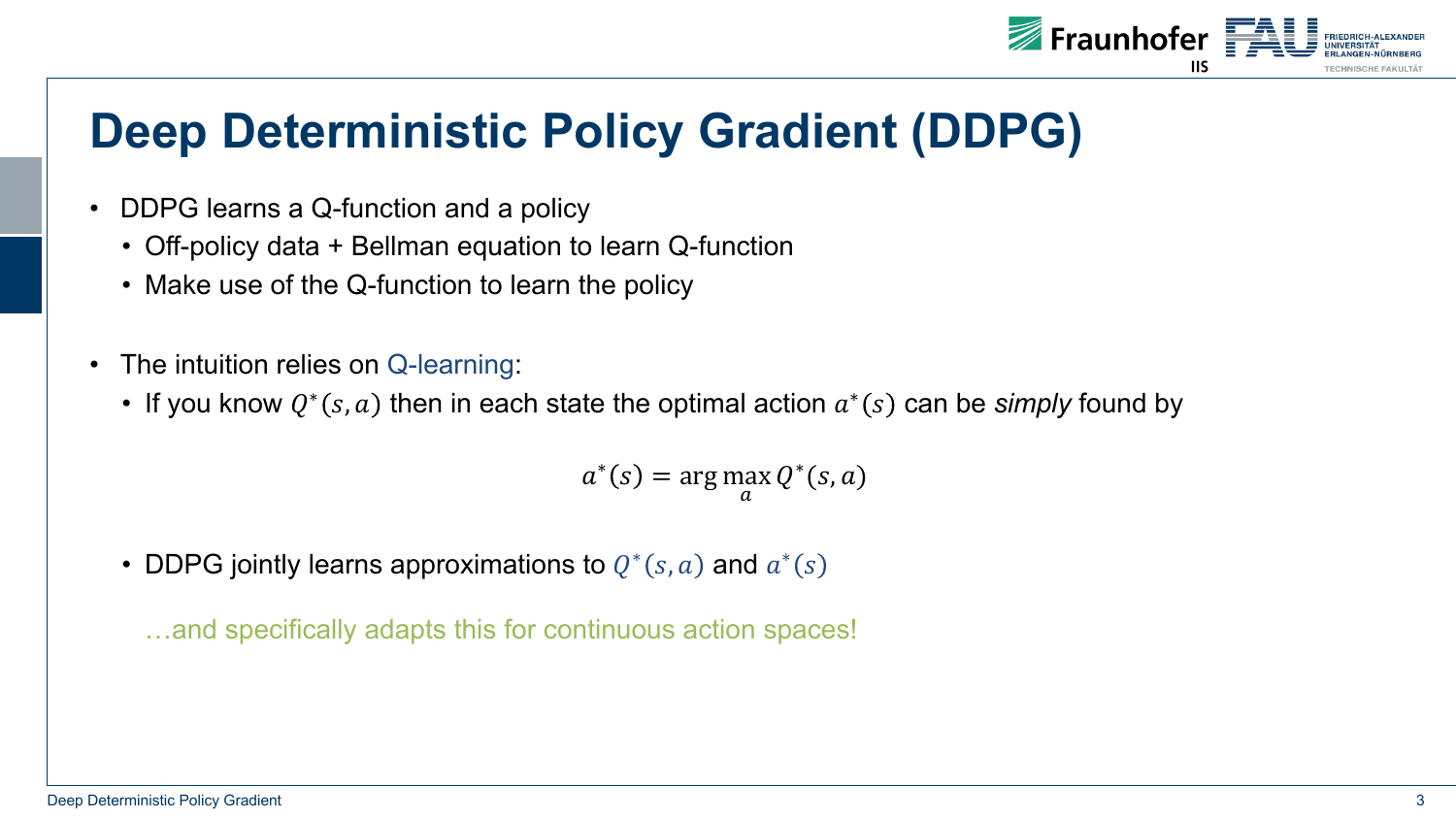

#### **Main idea:**

- We assume the function  $Q^*(s, a)$  to be differentiable with respect to a
- This allows for a gradient-based learning rule for a policy  $\mu(s)$  that exploits this
- Instead of exhaustively looking for max  $\overline{a}$  $Q(s, a)$  we approximate it:

max  $\overline{a}$  $Q(s, a) \approx Q(s, \mu(s))$ 

- We look at two sides of DDPG:
	- 1. Its Q-Learning side
	- 2. Its policy gradient side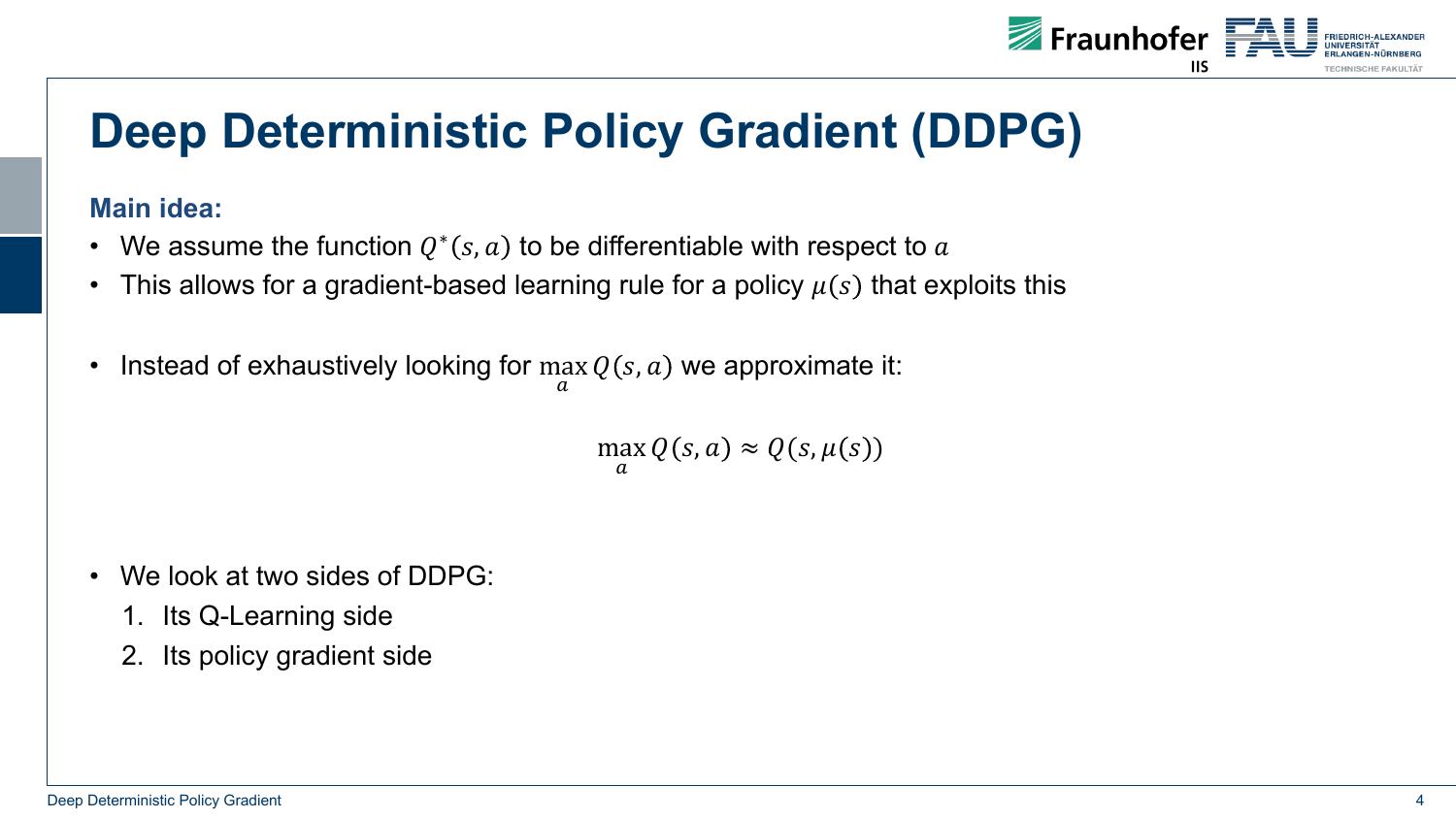

### **The Q-Learning side of DDPG**

• Recap the Bellman optimality equation:

$$
Q^*(s, a) = \mathbb{E}_{s' \sim P} \left[ r(s, a) + \gamma \max_{a} Q^*(s', a') \right]
$$

• Then we can optimize the mean-squared Bellman error (MSBE) (neural network parameters  $\phi$ , set of transitions D,  $d \in \{0, 1\}$  indicates if s' is terminal):

$$
L(\phi, D) = \mathbb{E}_{(s,a,r,s',d)) \sim D} \left[ \left( Q_{\phi}(s,a) - \left( r + \gamma(1-d) \max_{a'} Q_{\phi}(s',a') \right) \right)^2 \right]
$$

- For optimization using SGD we apply the well-known tricks:
	- Replay buffers (off-policy!)
	- Use target networks and update it with delay by  $\phi_{targ} \leftarrow p\phi_{targ} + (1 p)\phi$ ,  $p \in [0; 1]$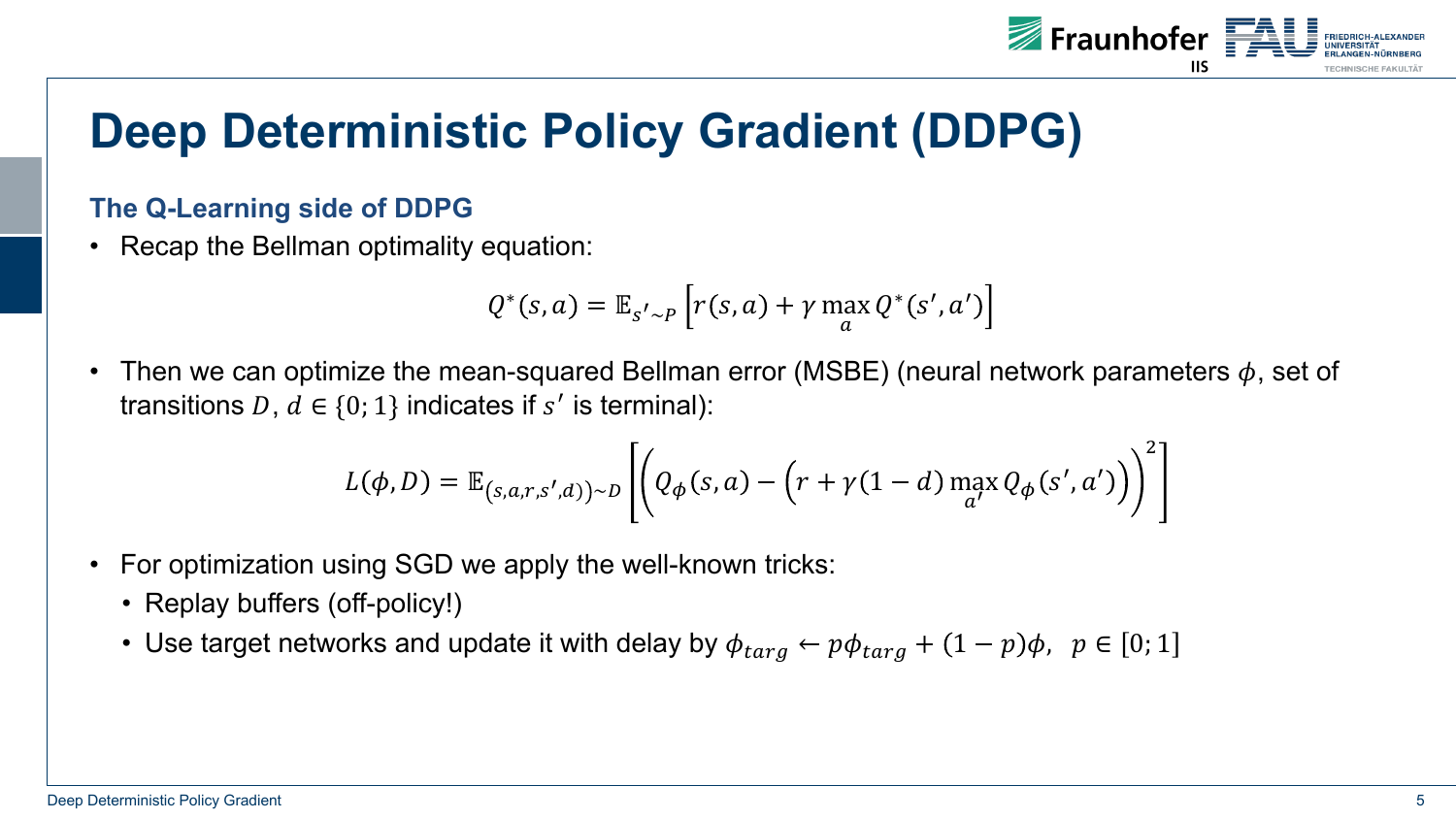

### **The Q-Learning side of DDPG**

- Calculating the max over the actions in the target:
	- Target policy network  $\mu_{\theta}$  computes an action that approximately maximizes  $Q_{\phi_{tara}}$
	- Target policy updates also computed using polyak averaging (see above)
	- Q-Learning in DDPG minimizes using SGD:

$$
L(\phi, D) = \mathbb{E}_{(s,a,r,s',d)\sim D} \left[ \left( Q_{\phi}(s,a) - \left( r + \gamma (1-d) Q_{\phi_{targ}} \left( s', \mu_{\theta_{targ}}(s') \right) \right) \right)^2 \right]
$$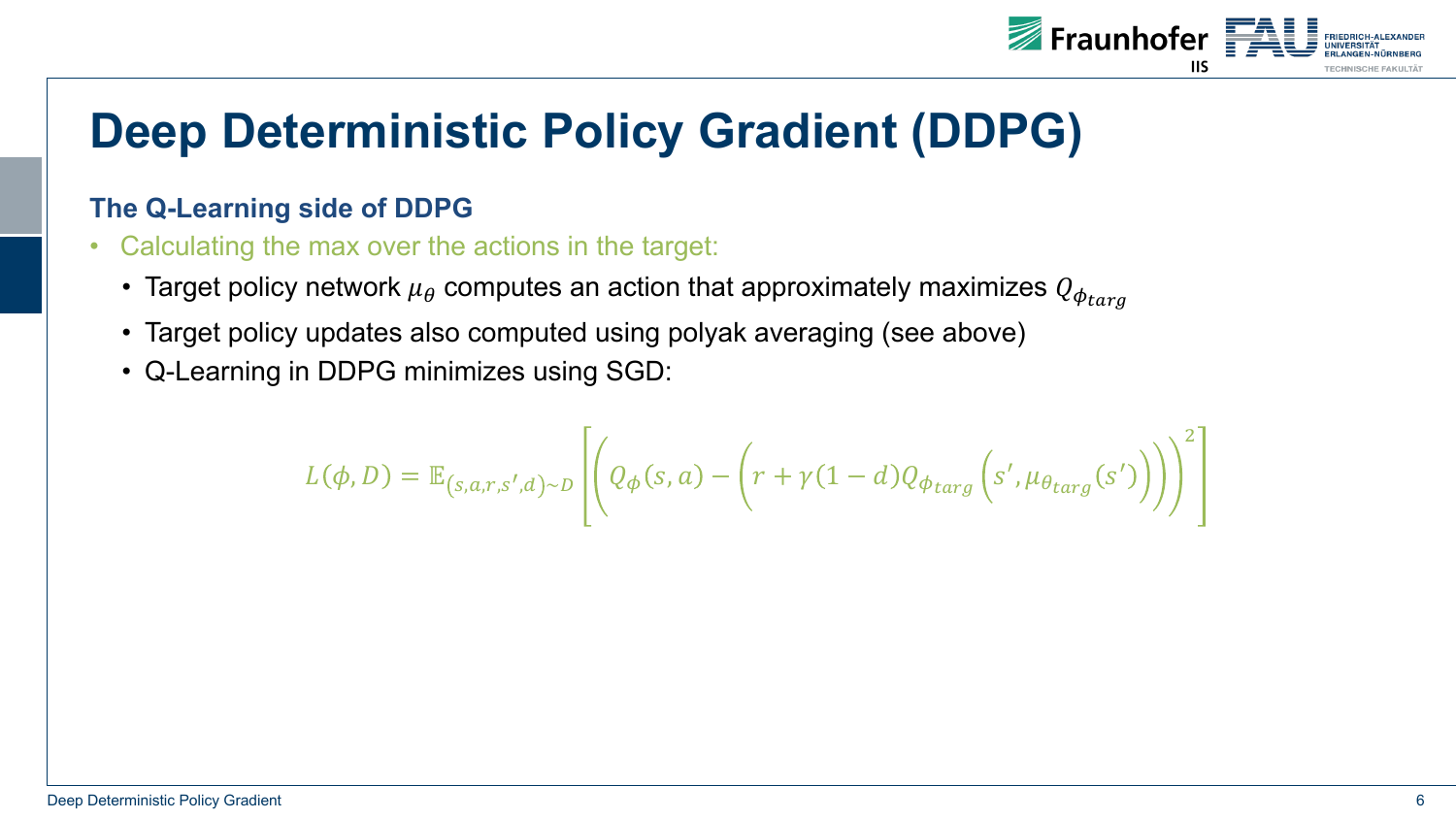

### **The Policy Learning side of DDPG: simple**

- Policy  $\mu_{\theta}(s)$  is deterministic
- $\mu_{\theta}(s)$  should return the action that maximizes  $Q_{\phi}(s, a)$
- Action space is continuous, and we assume  $Q$  to be differentiable with respect to actions  $a$
- Hence, we can use gradient ascent (with respect to the policy parameters  $\theta$  only) and solve:

$$
\max_{\theta} \mathbb{E}_{s \sim D} \big[ Q_{\phi}(s, \mu_{\theta}(s)) \big]
$$

(Q-function parameters  $\phi$  are treated as constants here)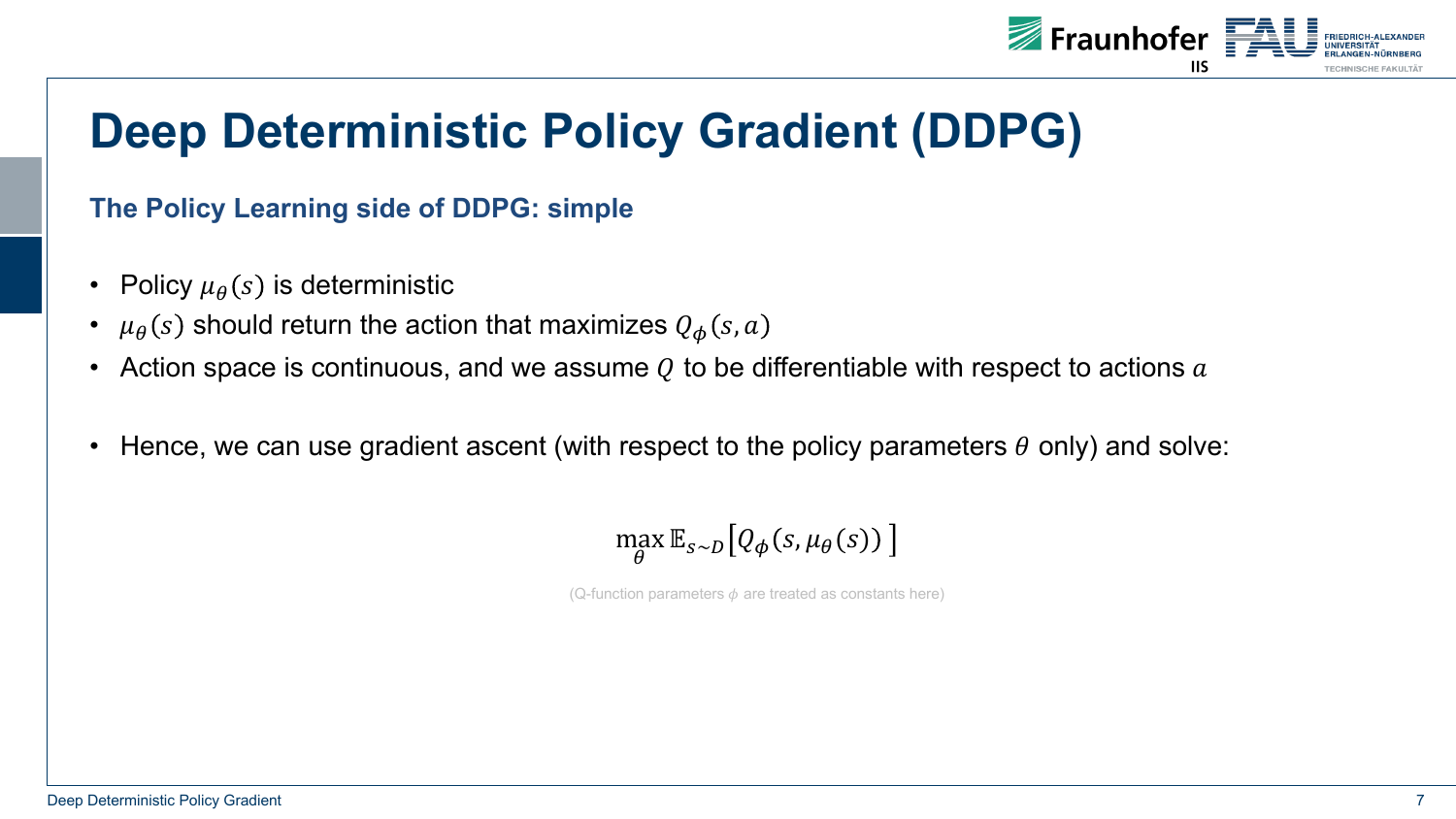

#### **Exploration-Exploitation:**

- DDPG trains off-policy; policy is deterministic
- Hence an on-policy exploration is often not enough
- Solution: add noise to the actions at training time
	- Originally time-correlated Ornstein-Uhlenbeck (OU) process noise has been proposed
	- More recent work suggests to use zero-mean Gaussian noise as it is simpler and exhibits same performance
	- Over the course of training, we may reduce the scale of noise (but there is only a limited effect from this)
	- At test time we (of course) omit to add the noise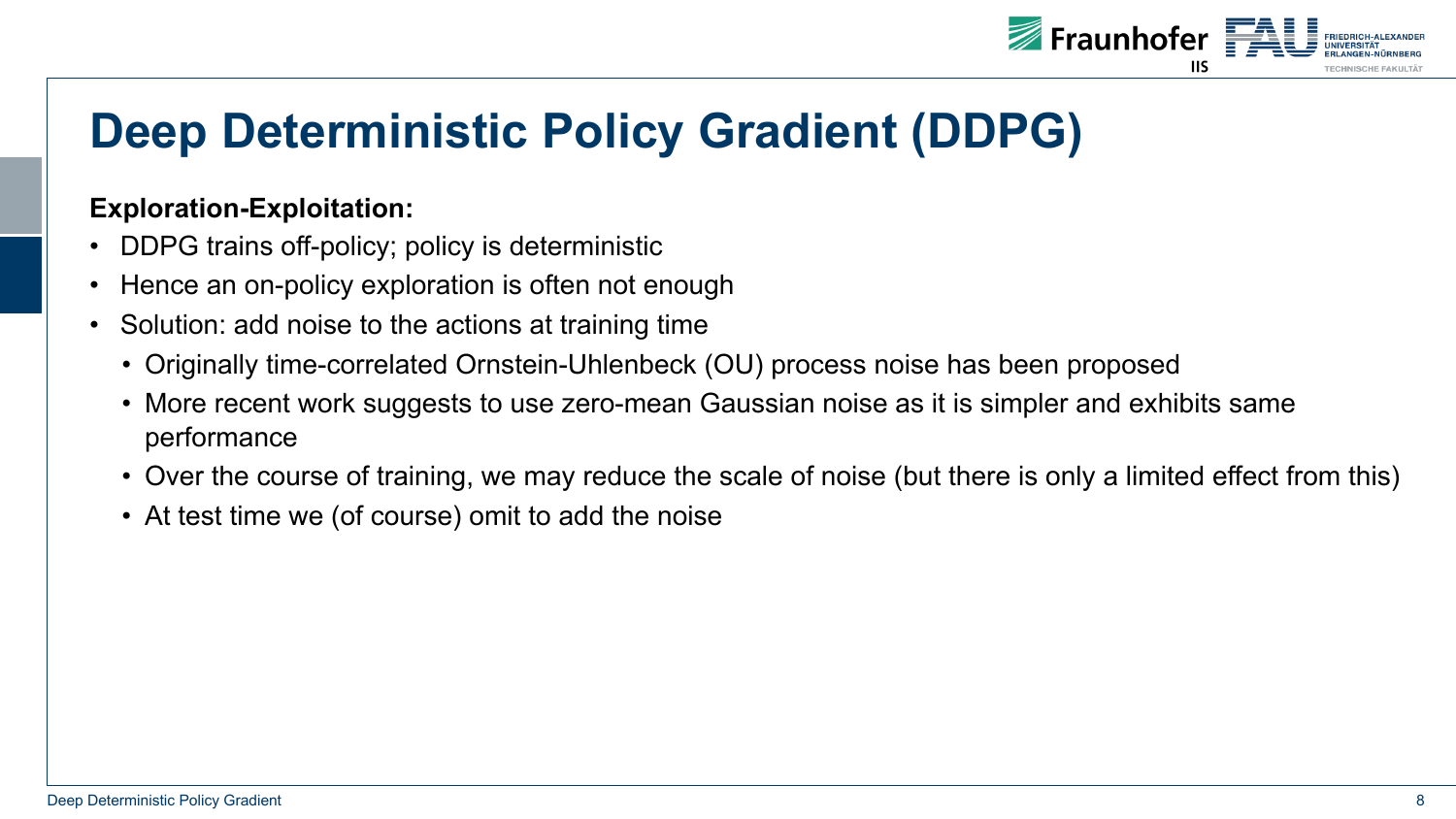

#### **Algorithm 1 DDPG** algorithm Randomly initialize critic network  $Q(s, a|\theta^Q)$  and actor  $\mu(s|\theta^{\mu})$  with weights  $\theta^Q$  and  $\theta^{\mu}$ . Use target networks (as in DQN) Initialize target network Q' and  $\mu'$  with weights  $\theta^{Q'} \leftarrow \theta^{Q}, \theta^{\mu'} \leftarrow \theta^{\mu}$ for both the actor and the critic Initialize replay buffer  $R$ for episode  $= 1$ . M do As we don't have a stochastic policy, Initialize a random process  $N$  for action exploration we have to define a process for Receive initial observation state  $s_1$ exploration for  $t = 1$ . T do Select action  $a_t = \mu(s_t|\theta^{\mu}) + \mathcal{N}_t$  according to the current policy and exploration noise Execute action  $a_t$  and observe reward  $r_t$  and observe new state  $s_{t+1}$ Execute action, store transition in the Store transition  $(s_t, a_t, r_t, s_{t+1})$  in R replay buffer and sample at random some transitions (exactly as in DQN) Sample a random minibatch of N transitions  $(s_i, a_i, r_i, s_{i+1})$  from R Set  $y_i = r_i + \gamma Q'(s_{i+1}, \mu'(s_{i+1}|\theta^{\mu'})|\theta^{Q'})$ Update critic using the target networks Update critic by minimizing the loss:  $L = \frac{1}{N} \sum_i (y_i - Q(s_i, a_i | \theta^Q))^2$ for both the Actor and the Critic Update the actor policy using the sampled policy gradient:  $\nabla_{\theta^{\mu}} J \approx \frac{1}{N} \sum \nabla_{a} Q(s, a | \theta^{Q})|_{s=s_{i}, a=\mu(s_{i})} \nabla_{\theta^{\mu}} \mu(s | \theta^{\mu})|_{s_{i}}$ Update the Actor using the Deterministic Policy Gradient Theorem (Silver et al. 2014) Update the target networks:  $\theta^{Q'} \leftarrow \tau \theta^{Q} + (1 - \tau) \theta^{Q'}$ Progressively update the target networks  $\theta^{\mu'} \leftarrow \tau \theta^\mu + (1-\tau) \theta^{\mu'}$

end for end for

Deep Deterministic Policy Gradient 9